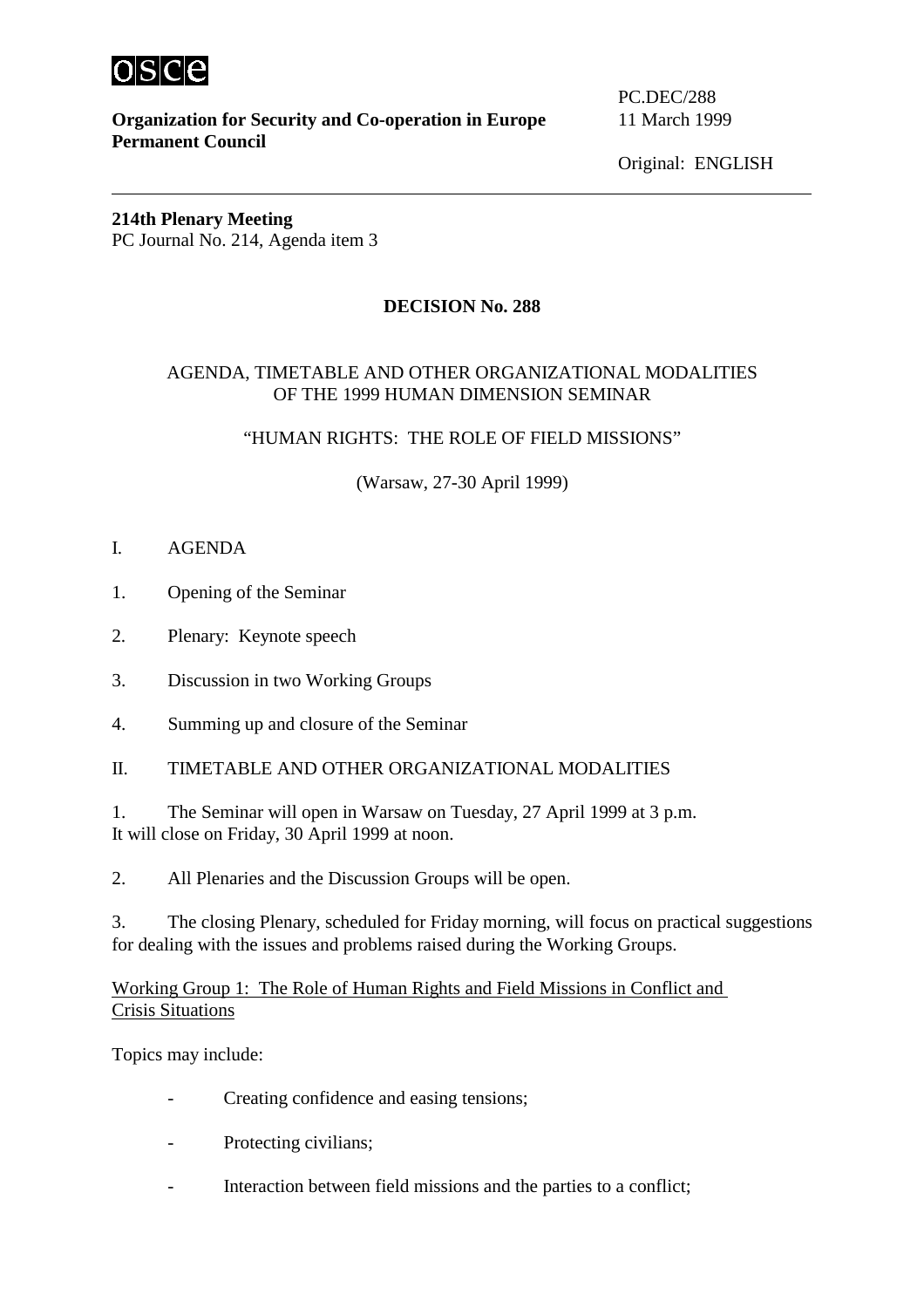- Human rights in the context of "frozen conflicts";
- Human rights as an integral part of political settlements of conflicts:
- Monitoring and reporting procedures;
- Recruitment procedures and training;
- Regional co-operation between field missions responding to similar conflicts;
- Co-ordination with other international activities.

#### Working Group 2: The role of Field Missions in Promoting and Protecting Human Rights

Topics may include:

- Interaction between OSCE Missions and other OSCE institutions to introduce and promote sustainable human rights to local actors (State officials, NGOs, media, etc.);
- Setting priorities and raising funds;
- Political responses to reinforce human rights mandates of field missions;
- Appropriate field missions responses to human rights violations;
- Monitoring compliance with human dimension commitments undertaken by host country;
- Protecting local human rights defenders and building local capacities;
- Co-operation with international organizations, institutions and NGOs active in the field of human rights.

4. The Plenary and Working Group meetings will take place according to the Work Programme below.

5. An ODIHR representative will chair the Plenary meetings.

6. Standard OSCE rules of procedure and working methods will be applied at the Seminar.

7. Discussions will be interpreted into all six working languages of the OSCE.